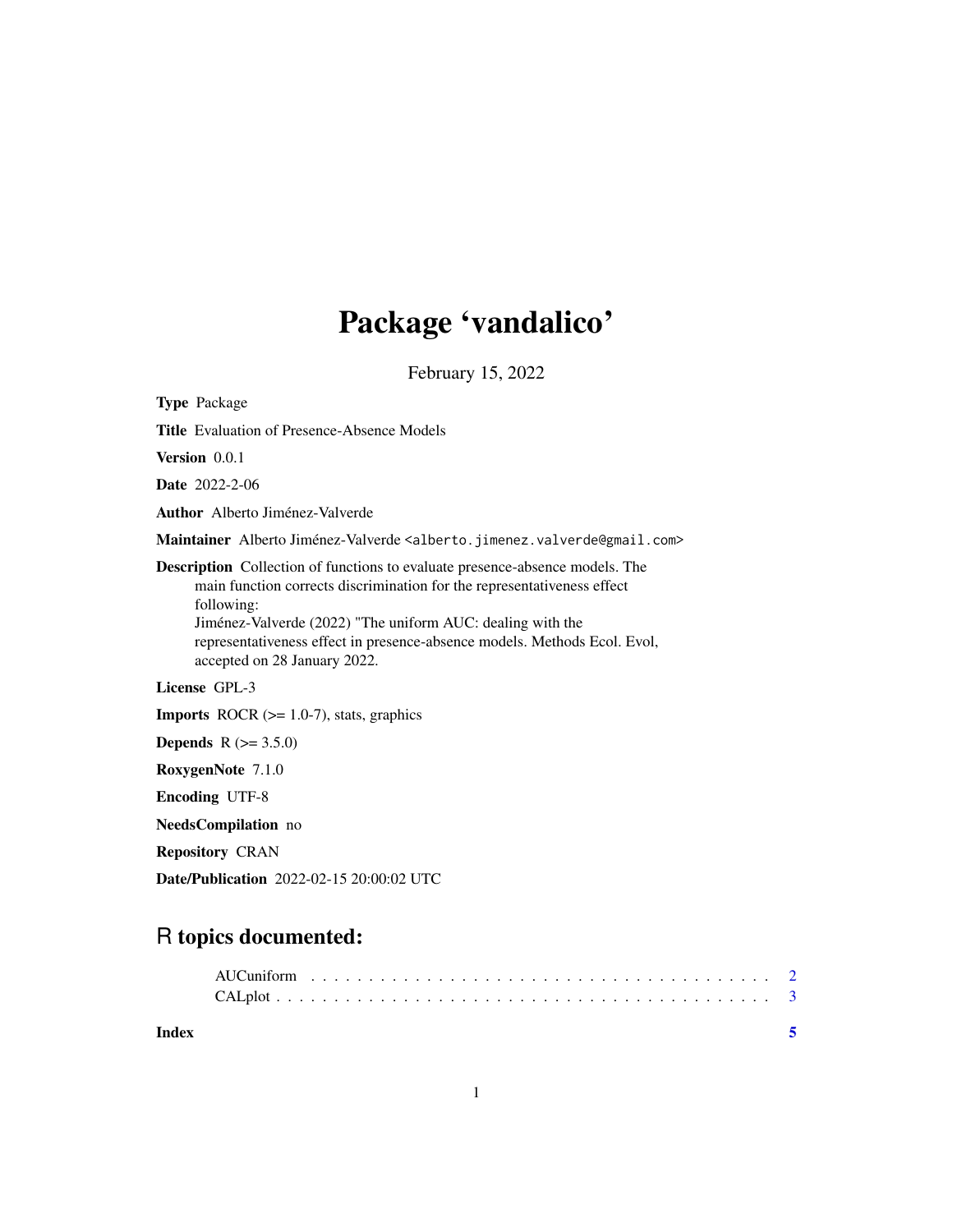<span id="page-1-1"></span><span id="page-1-0"></span>

#### Description

This function computes the uniform *AUC* (*uAUC*) and uniform *Se\** (*uSe\**) following Jiménez-Valverde (2022).

#### Usage

```
AUCuniform(
  mat,
  rep = 100,by = 0.1,
  deleteBins = NULL,
  plot = FALSE,
  plot.adds = FALSE
\mathcal{L}
```
#### Arguments

| mat        | A matrix with two columns. The first column must contain the suitability values<br>(i.e., the classification rule); the second column must contain the presences and<br>absences.     |
|------------|---------------------------------------------------------------------------------------------------------------------------------------------------------------------------------------|
| rep        | Number of sampling replications. By default, $rep = 100$ .                                                                                                                            |
| by         | Size of the suitability intervals (i.e., bins). By default, by $= 0.1$ .                                                                                                              |
| deleteBins | A vector (e.g., from 1 to 10 if by = 0.1) with the bins that have to be excluded (1<br>for $[0,0.1)$ , 10 for $[0.9,1]$ from the resampling procedure (trimming); NULL by<br>default. |
| plot       | Logical. Indicates whether or not the observed ROC curve is plotted.                                                                                                                  |
| plot.adds  | Logical. Indicates whether or not the negative diagonal and the point of equiva-<br>lence are added to the observed ROC plot.                                                         |

#### Details

This function performs the stratified weighted bootstrap to calculate the uniform *AUC* (*uAUC*) and uniform *Se\** (*uSe\**) as suggested in Jiménez-Valverde (2022). A warning message will be shown if the sample size of any bin is zero. Another warning message will be shown if the sample size of any bin is lower than 15. In such case, trimming should be considered. The *AUC* (nonuniform) is estimated non-parametrically (Bamber 1975). *Se\** is calculated by selecting the point that minimizes the absolute difference between sensitivity and specificity and by doing the mean of those values (Jiménez-Valverde 2020).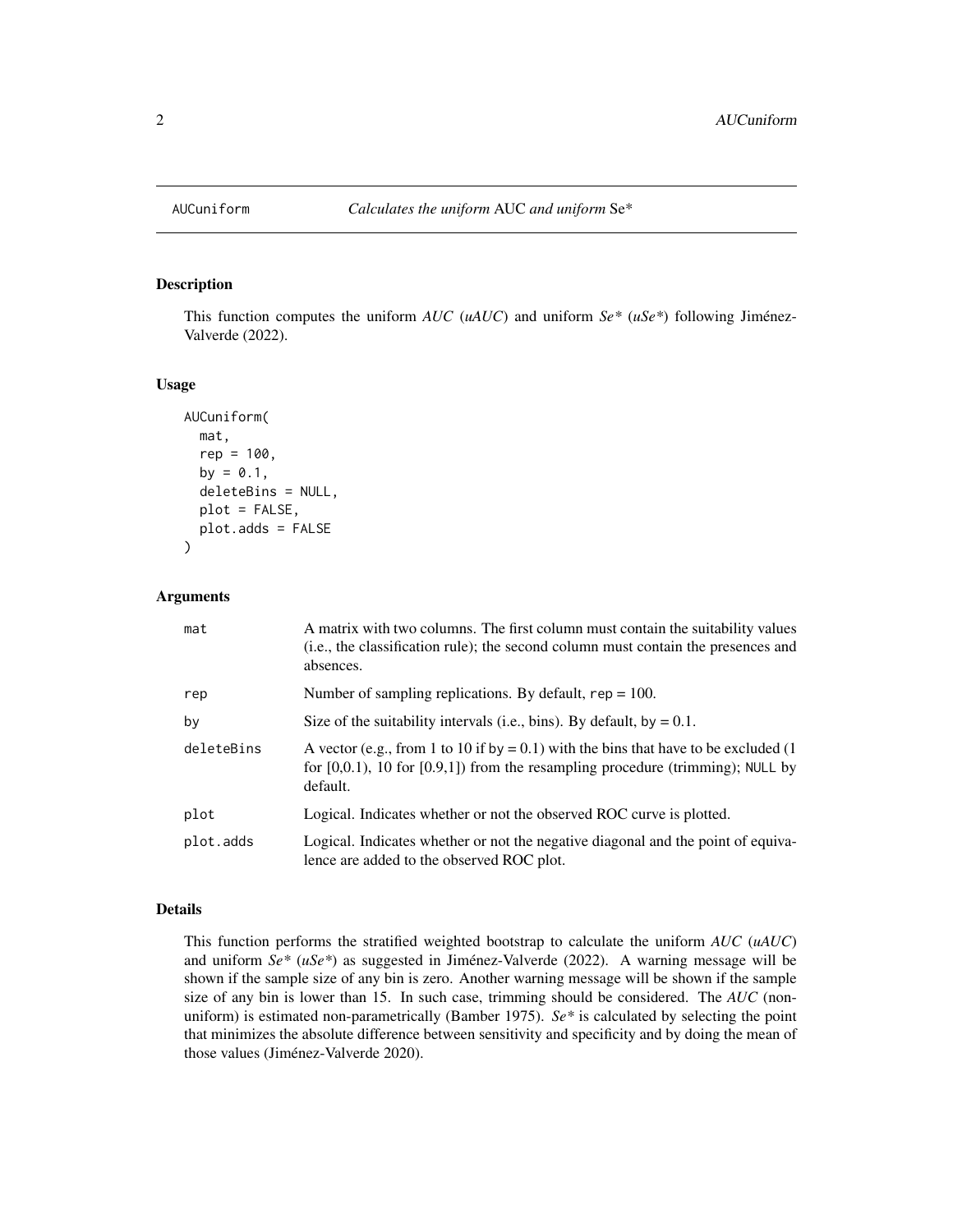#### <span id="page-2-0"></span>CALplot 3

#### Value

A list with the following elements:

AUC: the *AUC* value (non-uniform), a numeric value between 0 and 1.

Se: the *Se\** value (non-uniform), a numeric value between 0 and 1.

bins: a table with the sample size of each bin.

suit.sim: a matrix with the bootstrapped suitability values.

sp.sim: a matrix with the bootstrapped presence-absence data.

uAUC: a numeric vector with the (*uAUC*) values for each replication.

uAUC.95CI: a numeric vector with the sample (*uAUC*) quantiles corresponding to the probabilities 0.025, 0.5 and 0.975.

uSe: a numeric vector with the (*uSe\**) values for each replication.

uSe.95CI: a numeric vector with the sample  $(uSe^*)$  quantiles corresponding to the probabilities 0.025, 0.5 and 0.975.

#### References

Bamber, D. (1975). The Area above the Ordinal Dominance Graph and the Area below the Receiver Operating Characteristic Graph. *J. Math. Psychol*., 12, 387-415.

Jiménez-Valverde, A. (2020). Sample size for the evaluation of presence-absence models. *Ecol. Indic*., 114, 106289.

Jiménez-Valverde, A. (2022). The uniform AUC: dealing with the representativeness effect in presence-absence models. *Methods Ecol. Evol.*, accepted on 28 January 2022.

#### Examples

```
suit<-rbeta(100, 2, 2) #Generate suitability values
random<-runif(100)
sp<-ifelse(random < suit, 1, 0) #Generate presence-absence data
result<-AUCuniform(cbind(suit, sp), plot = TRUE, plot.adds = TRUE)
result$uAUC.95CI[2] #Get the uAUC
```
CALplot *Calibration graph*

## Description

A function to plot a calibration graph.

#### Usage

 $CALplot(mat, by = 0.1)$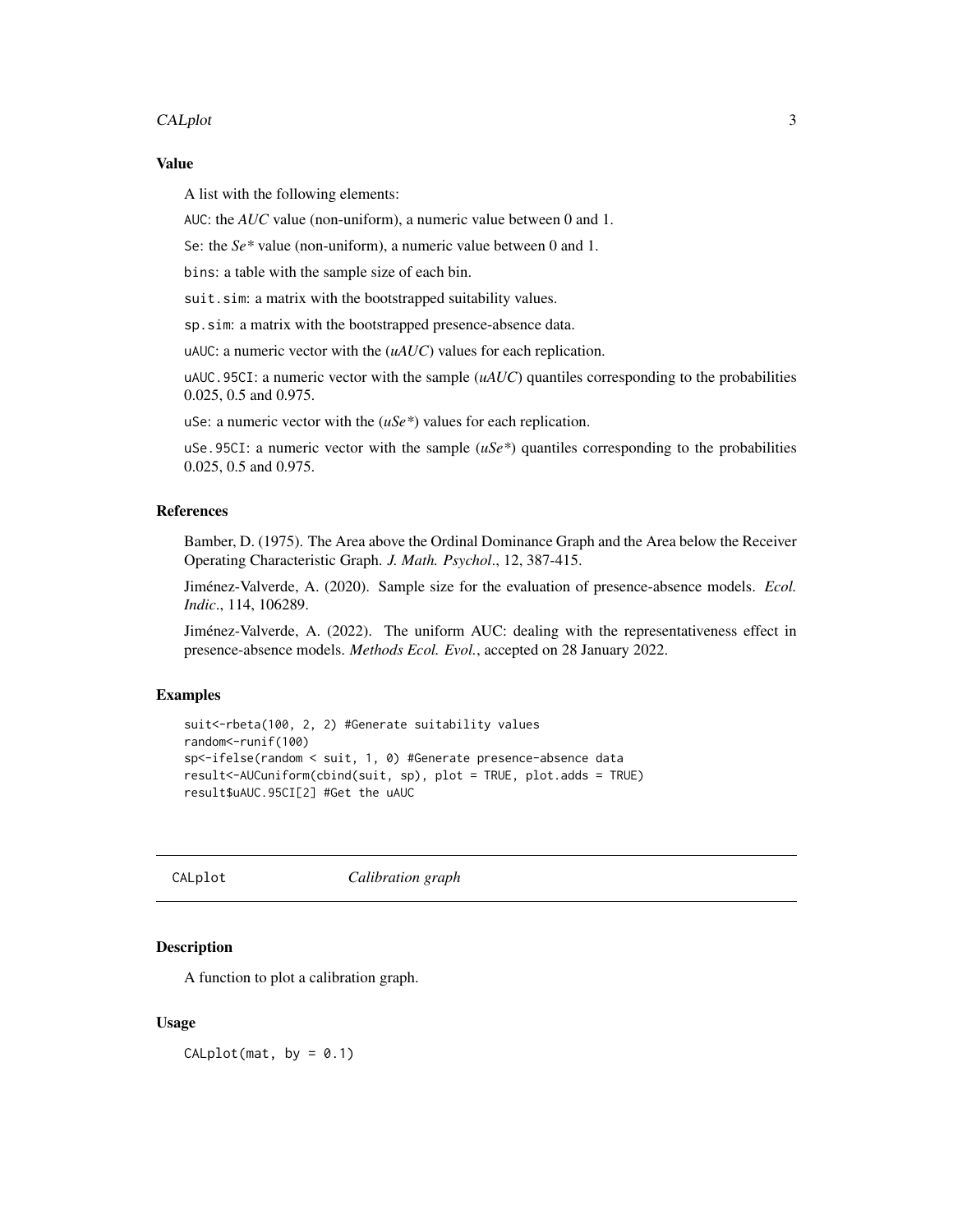#### <span id="page-3-0"></span>Arguments

| mat | A matrix with two columns. The first column must contain the suitability values<br>(i.e., the classification rule); the second column must contain the presences and<br>absences. |
|-----|-----------------------------------------------------------------------------------------------------------------------------------------------------------------------------------|
| by  | Size of the suitability intervals (bins). By default, by $= 0.1$ .                                                                                                                |

#### Details

Dots for bins with 15 or more cases are shown in solid black; dots for bins with less than 15 cases are shown empty (see Jiménez-Valverde et al. 2013). This way, by plotting the calibration graph before running [AUCuniform](#page-1-1), one can get a glimpse of how reliable *uAUC* or *uSe\** can be expected to be.

#### Value

This function returns a calibration plot

#### References

Jiménez-Valverde, A., Acevedo, P., Barbosa, A. M., Lobo, J. M. & Real, R. (2013). Discrimination capacity in species distribution models depends on the representativeness of the environmental domain. *Global Ecol. Biogeogr.*, 22, 508-516.

#### Examples

```
suit<-rbeta(100, 2, 2) #Generate suitability values
random<-runif(100)
sp<-ifelse(random < suit,1 , 0) #Generate presence-absence data
CALplot(cbind(suit, sp))
```